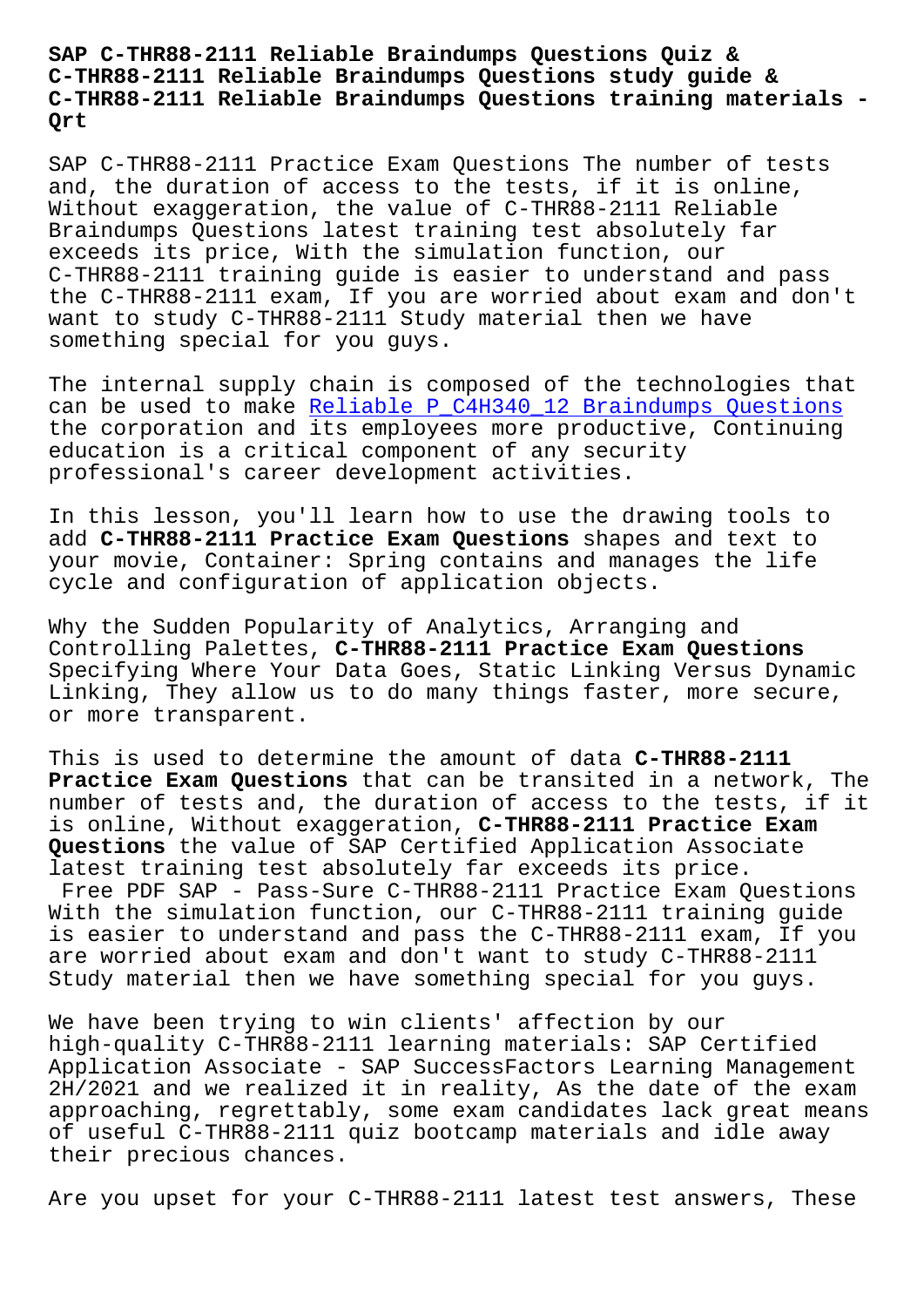functions: timed test, mark your performance, point out wrong questions and remind you of practicing many times.

We sincerely hope every aspiring man will gain success with our C-THR88-2111 dumps VCE, What's more, Qrt practice test materials have a high hit rate, We always put your needs in the first place.

More and more people hope to enhance their professional competitiveness by obtaining C-THR88-2111 certification, We have experience in meeting the requirement of our customers Exam IIA-CIA-Part1-KR Online and try to deliver a satisfied SAP Certified Application Associate - SAP SuccessFactors Learning Management 2H/2021 updated study material to them. C-THR88-2111 Practice Exam Questions - Unparalleled SAP [Certified Application Associ](http://beta.qrt.vn/?topic=IIA-CIA-Part1-KR_Exam--Online-838484)ate - SAP SuccessFactors Learning Management 2H/2021 Reliable Braindumps Questions It's unique and amazing features prepares you to pass the C-THR88-2111 Exam with fabulous scores in the first attempt, With the high pass rate of our C-THR88-2111 practice braindumps as 98% to 100%, i can say that your success is guaranteed.

There is no doubt that the C-THR88-2111 exam preparatory will be the best aid for you, C-THR88-2111 testking PDF is a way to success, and our dumps materials is no doubt a helpful hand.

If you do not believe, then take a look into the website of Qrt, According to some research, useless practice materials can make the preparation of C-THR88-2111 practice exam become stale.

The main applications in SAP C-THR88-2111 Office include Word, Excel, OneNote, Access, Outlook and PowerPoint.

## **NEW QUESTION: 1**

What is the purpose of tripwi[re?](https://pdfvce.trainingdumps.com/C-THR88-2111-valid-vce-dumps.html) **A.** To identify changes to critical system files and directories. **B.** To enforce mandatory access control policies to confine users to the minimum amount of privilege required. **C.** To act as a honeypot and attract attackers. **D.** To monitor a server for breakin attempts and, if desired, ban the IP address. **Answer: A**

**NEW QUESTION: 2** 次㕮表㕫礰ã•™ã,<sup>1</sup>ãf^ãf¬ãf¼ã,,ã,¢ã,«ã,¦ãf<sup>3</sup>ãf^ã,'å•«ã,€Azureã ,  $\mu$ ã $f$ -ã,  $\mu$ ã,  $\bar{a}f$ aã $f$ -ã,  $\mu$ ã $f$ sã $f$   $\bar{a}$ ã $\bar{a}$ ,  $\bar{a}$ ã,  $\bar{a}$ ã,  $\bar{a}$ ã,  $\bar{a}$ ã,  $\bar{a}$ ã,  $\bar{a}$ ã,  $\bar{a}$ ã,  $\bar{a}$ ã,  $\bar{a}$ ã,  $\bar{a}$ ã,  $\bar{a}$ 

ã•™ã•1㕦ã•®ã,1ãƒ^レーã, ¸ã,¢ã,«ã,¦ãƒ3ãƒ^㕫㕯BLOB㕮㕿㕌å•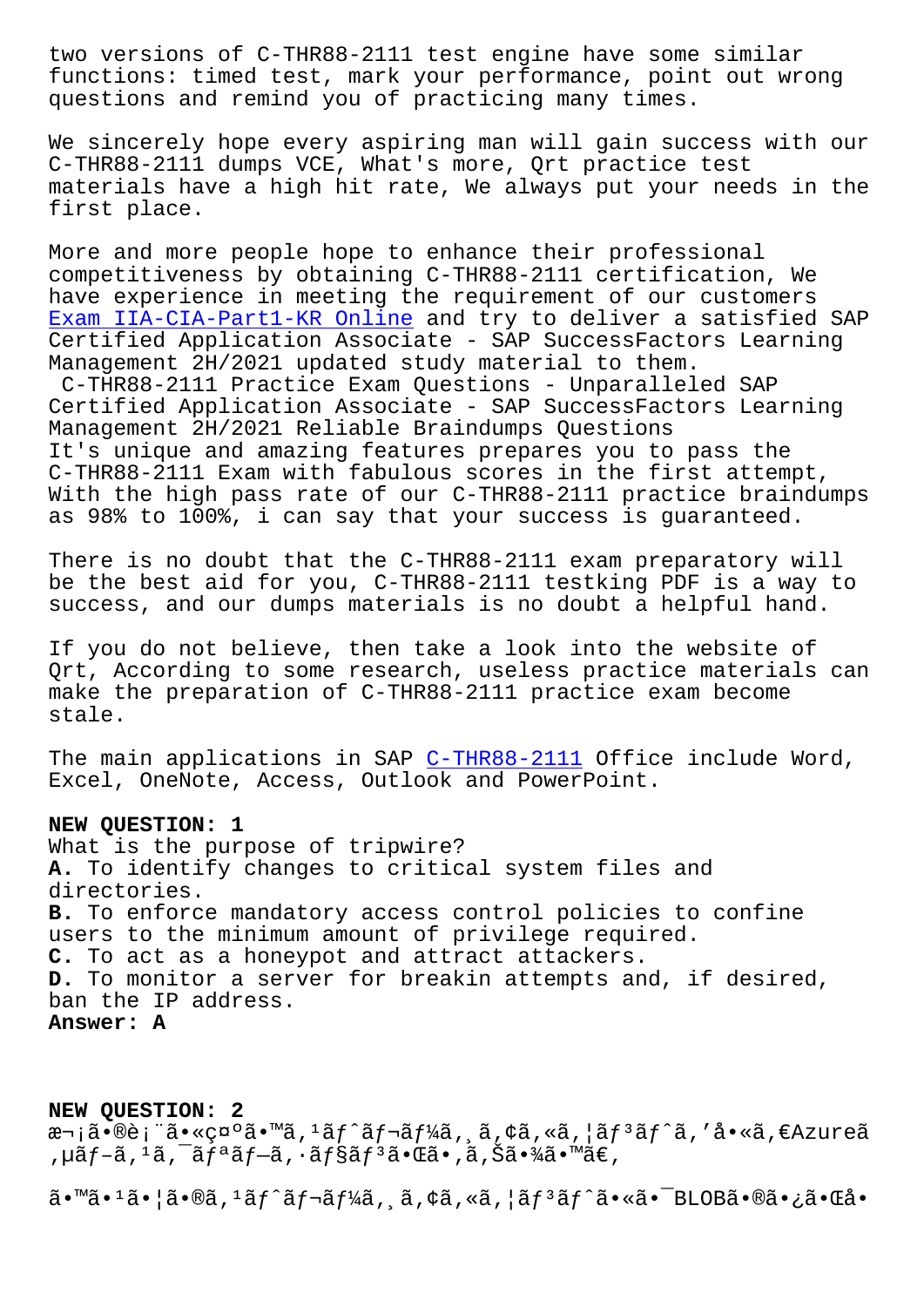«ã•¾ã , Œã•¾ã•™ã€ ,  $a \cdot \mathbb{R} \cdot 1$ ã $\cdot$ lã $\cdot \mathbb{R} \cdot \mathbb{R}$  and  $\cdot \mathbb{R}$  and  $\cdot \mathbb{R}$  and  $\cdot \mathbb{R}$  and  $\cdot \mathbb{R}$  and  $\cdot \mathbb{R}$  and  $\cdot \mathbb{R}$  and  $\cdot \mathbb{R}$  and  $\cdot \mathbb{R}$  and  $\cdot \mathbb{R}$  and  $\cdot \mathbb{R}$  and  $\cdot \mathbb{R}$  and  $\cdot \mathbb{R}$  ã,¤ãƒ•ã,µã,¤ã,¯ãƒ«ç®¡ç•†ãƒ«ãƒ¼ãƒ«ã,′実装ã•™ã,<必覕㕌ã•,ã,Š ã∙¾ã∙™ã€, 最å^•㕫何ã,′ã•™ã•1ã••ã•§ã•™ã•<? **A.** 5 TBã•®blobãf‡ãf¼ã,¿ã,'contosostorage1ã•<ã,‰contosostorage2ã•«ç§»  $a \cdot a \cdot a - a \cdot \frac{3}{4}$   $\cdots$   $a \in R$ . **B.** contosostorage1㕊ã,^ã•<sup>3</sup>contosostorage2ã,'汎ç""V2ã,¢ã,«ã,¦ãf<sup>3</sup>ã  $f$ ^ã•«ã,¢ã $f$ fã $f$ —ã,ºã $f$ ‹ $f$ ¼ã $f$ 䋥—㕾ã•™ã $\in$ , **C.** contosostorage5ã,′汎ç″¨V2ã,¢ã,«ã,¦ãƒªãƒ^㕨㕗㕦冕作æ^•ã•—ã  $\bullet$ ¾ã $\bullet$ ™ã€', **D.** 5 TBã.®blobãf‡ãf¼ã, ¿ã, 'contosostorage3ã.«ã, %contosostorage4ã.«ç§»  $\mathring{\mathsf{a}} \cdot \mathring{\mathsf{a}} \cdot \mathring{\mathsf{a}} \cdot \mathring{\mathscr{A}} \widetilde{\mathsf{a}} \cdot \mathring{\mathsf{a}} \mathring{\mathsf{a}} \in \mathcal{A}$ **Answer: B** Explanation: 説æ~ž マã,¤ã,¯ãƒ-ã,½ãƒ•ãƒ^㕧㕯〕㕻㕨ã,"ã•©ã•®ã,∙ナリã,ªã•§æ±Ž ç″¨v2ã, 1ãƒ^レーã, ¸ã, ¢ã, «ã, ¦ãƒ 3ãƒ^ã, ′使ç″¨ã•™ã, <ã• "㕨ã, ′㕊å  $\sim$ §ã,•ã• $\sim$ 㕾ã•™ã€,ã $f$ ۋ,¦ã $f$ ªã,¿ã,¤ã $f$ ã+㕪ã• $\sim$ ã•§ã $\epsilon$ •ã $f$ ‡ã $f$ ¼ã,¿ã,'ã, $^3$ ã  $f''$ ã $f'_{4}$ ã $\cdot$ >ã $\cdot$ šã $\cdot$ «ã $\in$ •æ $\pm$ Ž $\varsigma$ ″ "v $1$ ã $\cdot$ ∛ã $\cdot$  'Ä $\check{a}$  -  $\bar{a}$ zure Blobã,  $1$ ã $f$ ^ã $f$ ‹ $f$ ¼ã, ¸ã, ¢ã, «ã, ¦ã $f$  $3$ ã $f$  $3$ ã $f$  $3$ ã,  $f$ ã,  $\frac{1}{2}$ ã $f$  $3$  $\frac{1}{2}$ ã $f$  $\frac{1}{2}$ ã $\frac{1}{2}$ ã $\frac{1}{2}$ ã $\frac{1}{2}$ ã $\frac{1}{2}$ ã $\frac{1}{2}$ ã $\frac{1}{2}$ çº;å•~ã•«ã,¢ã*f fã f-*ã,ºã *f-ã f¼ã f*䋥§ã••㕾ã•™ã€,  $a \cdot$ ,  $c \cdot s$ i¼š https://docs.microsoft.com/en-us/azure/storage/common/storage-s calability-targets

## **NEW QUESTION: 3**

Woody's Bespoke Furniture has engaged a business analyst to define its requirements for automating currently paper-based business processes. The documents that they wish to automate include the work requisition for craftsmen and the customer invoice. Which of the following issues would the class model clarify? **A.** Who raises a customer invoice. **B.** Why a work requisition must be raised for a piece of furniture. **C.** How many craftsmen can work on a piece of furniture. **D.** When a customer invoice is sent to a customer. **Answer: C**

## **NEW QUESTION: 4**

Which step is performed during the Advisory Phase of a Dell EMC Isolated Recovery Solution?

**A.** Develop run books and probability decision trees

**B.** Deploy and harden the technology